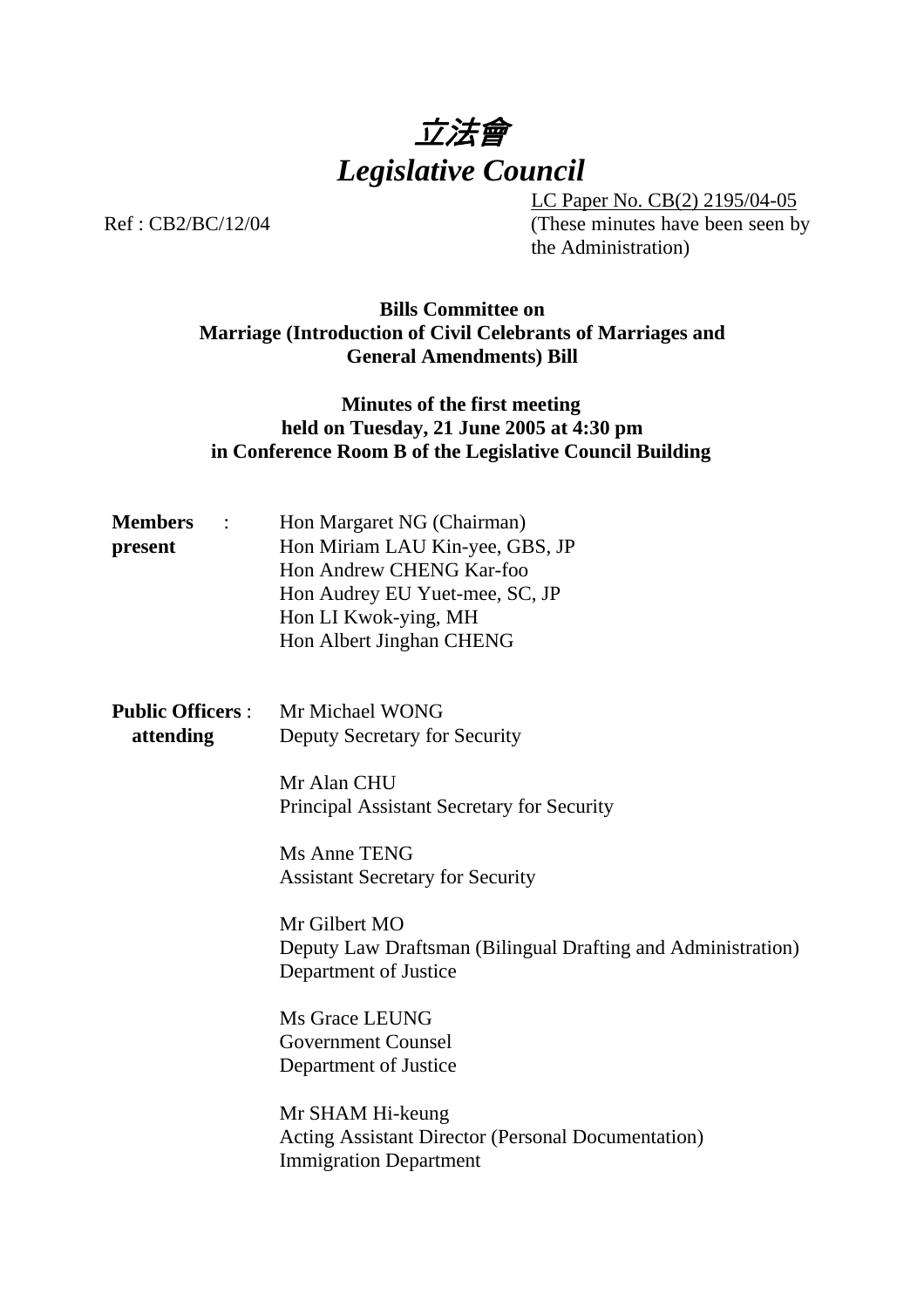|                                                       | Mr CHOW Kun-wah<br><b>Assistant Principal Immigration Officer</b><br>(Births, Deaths and Marriage Registration)<br><b>Immigration Department</b> |
|-------------------------------------------------------|--------------------------------------------------------------------------------------------------------------------------------------------------|
| Clerk in<br>attendance                                | Mrs Constance LI<br>Chief Council Secretary (2)5                                                                                                 |
| <b>Staff</b> in<br>$\ddot{\phantom{a}}$<br>attendance | Mr LEE Yu-sung<br>Senior Assistant Legal Adviser 1                                                                                               |
|                                                       | Miss Betty MA<br>Senior Council Secretary (2)1                                                                                                   |

# **I. Election of Chairman**

Ms Margaret NG was elected Chairman of the Bills Committee.

# **II. Meeting with the Administration**  [LC Paper Nos. CB(2)1984/04-05(01) to (05)]

2. The Bills Committee deliberated (index of proceedings attached at **Annex**).

3. The Administration briefed the Bills Committee on the policy objectives of the Bill and the proposed arrangements for the appointment of civil celebrants of marriages.

4. Ms Miriam LAU and Mr Andrew CHENG declared that they possessed the proposed requirements for appointment as civil celebrants. The Chairman added that six Legislative Council (LegCo) Members, including herself, would be eligible for appointment as civil celebrants under the proposed arrangements.

5. Mr Albert CHENG enquired whether the Administration would consider including LegCo Members or Justices of Peace in the categories eligible for appointment as civil celebrants. Some members asked about the rationale for adopting seven-year post-qualification experience as the eligibility criterion for a solicitor to be appointed as civil celebrant.

6. Deputy Secretary for Security explained that the proposed seven-year post qualification experience for solicitors to be eligible for appointment as civil celebrants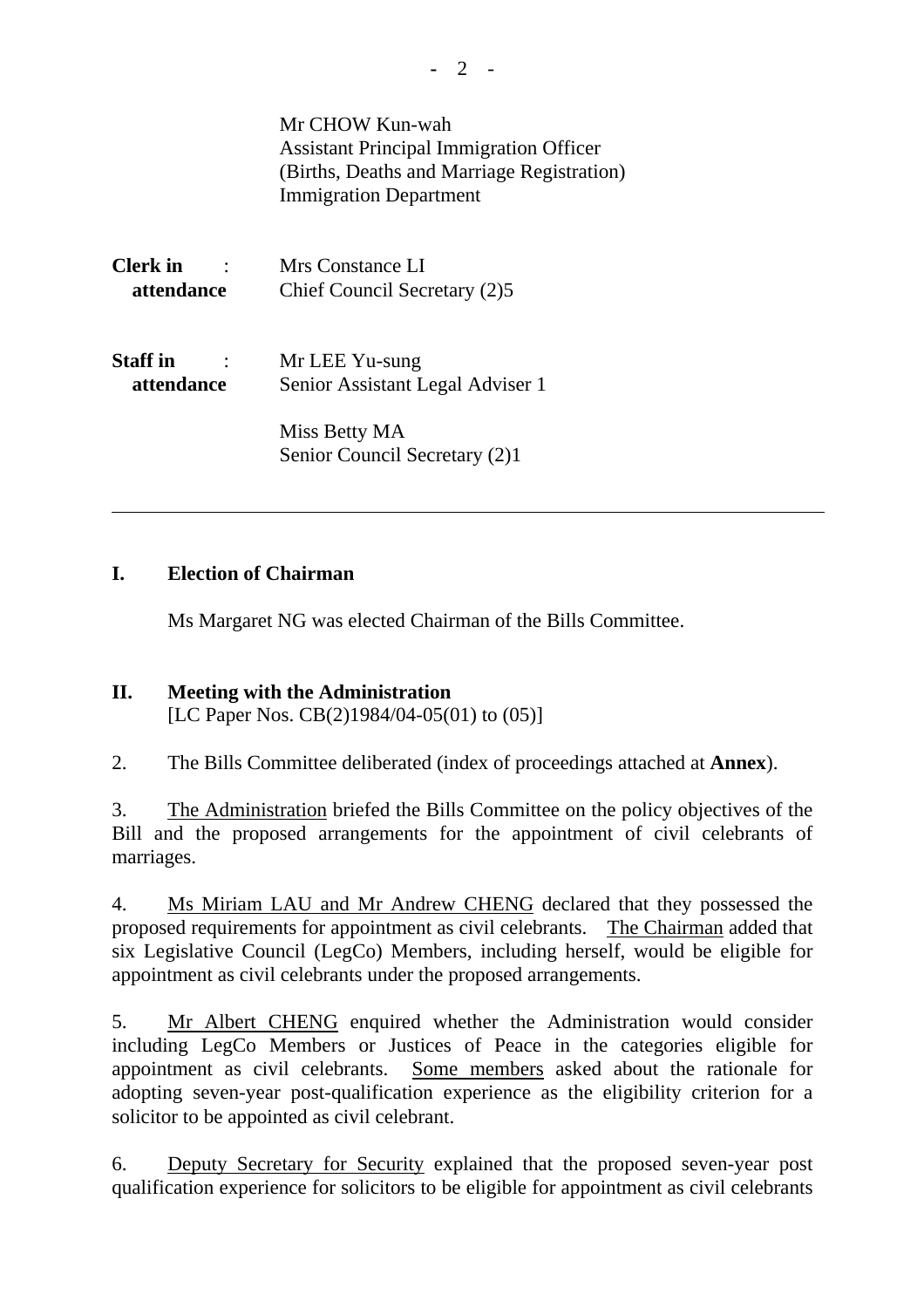was the same as that required for appointment as notaries public. The purpose was to ensure that only qualified persons with sufficient maturity and professional experience would be appointed as civil celebrants. The Administration would review the civil celebrant scheme, including the years of experience for appointment as civil celebrants, one year after it had come into operation.

- 7. The Administration was requested to provide the following information
	- (a) overseas experience of celebration of marriages by civil celebrants, and the monitoring by the respective governments;
	- (b) the impact of the legislative proposal on the Government's revenue (including loss of revenue at the Marriage Registries);
	- (c) the criteria and procedures for non-Hong Kong residents to get married and have their marriage celebrated before civil celebrants in Hong Kong;
	- (d) a flowchart showing the steps/procedures to be followed by civil celebrants of marriages;
	- (e) provisions in other legislation regarding the calculation of validity period of appointment where there was a period of suspension; and
	- (f) criteria for counting the years of post-qualification experience of a solicitor, e.g. the experience of in-house lawyers; and
	- (g) the draft Code of Practice for civil celebrants of marriages, when available.

8. Members agreed that the Law Society of Hong Kong, the Hong Kong Bar Association and the Hong Kong Society of Notaries should be invited to attend a future meeting to give views on the Bill, including the following aspects –

- (a) the proposed seven-years post-qualification experience for solicitors to be eligible for appointment as civil celebrants;
- (b) guidelines on providing services by members of these professional bodies for their own relatives;
- (c) whether celebration of marriages would be covered by the professional indemnity; and
- (d) fees to be charged by civil celebrants of marriages.

Clause-by-clause examination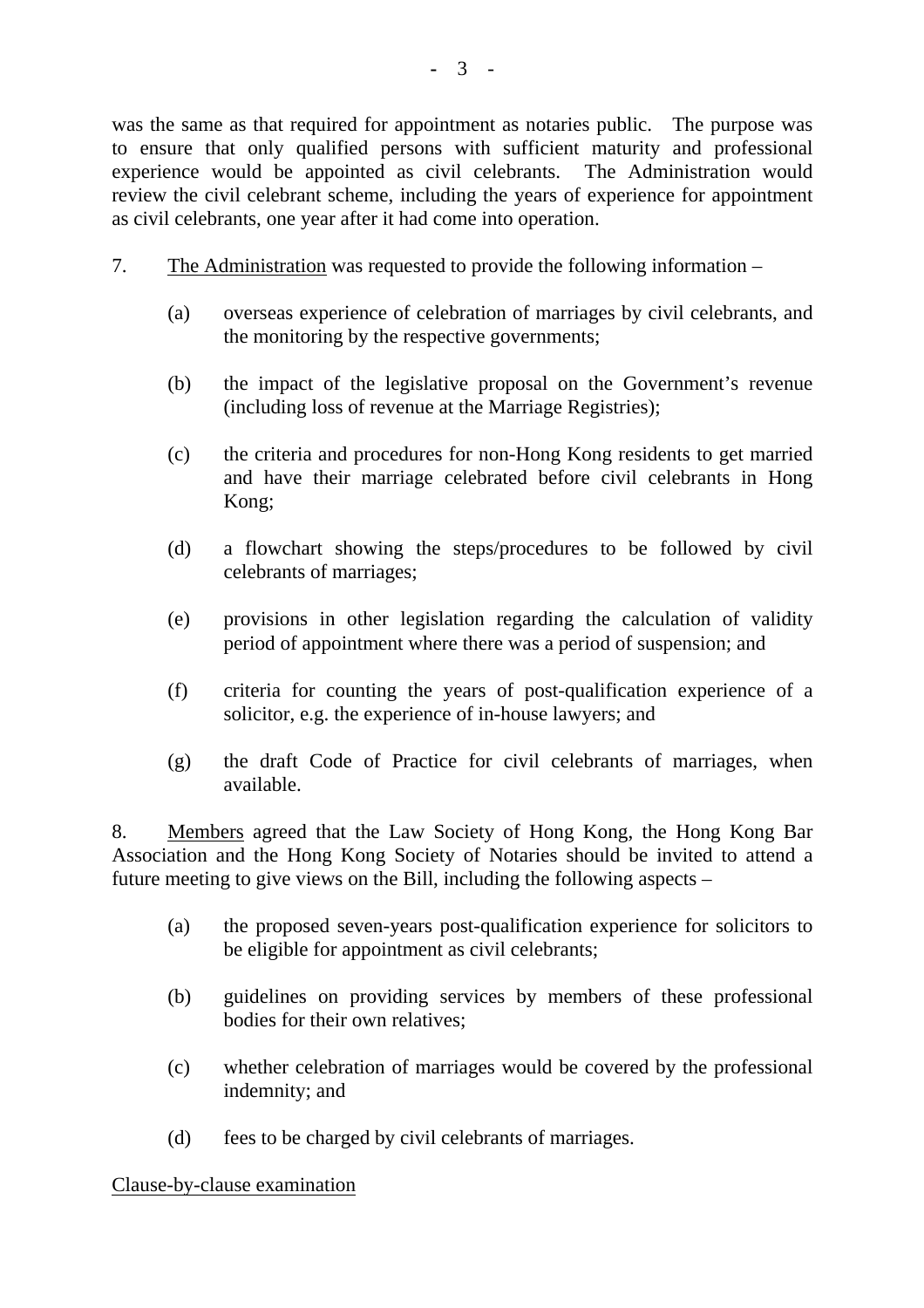9. The Bills Committee started clause-by-clause examination of the Bill and completed scrutiny of clauses 1, 2, 3 and the new sections 5A and 5B under clause 4 of the Bill.

## Date of future meetings

10. Members agreed that the next three meetings would be scheduled for 4, 13 and 21 July 2005.

11. The meeting ended at 6:25 pm.

Council Business Division 2 Legislative Council Secretariat 6 July 2005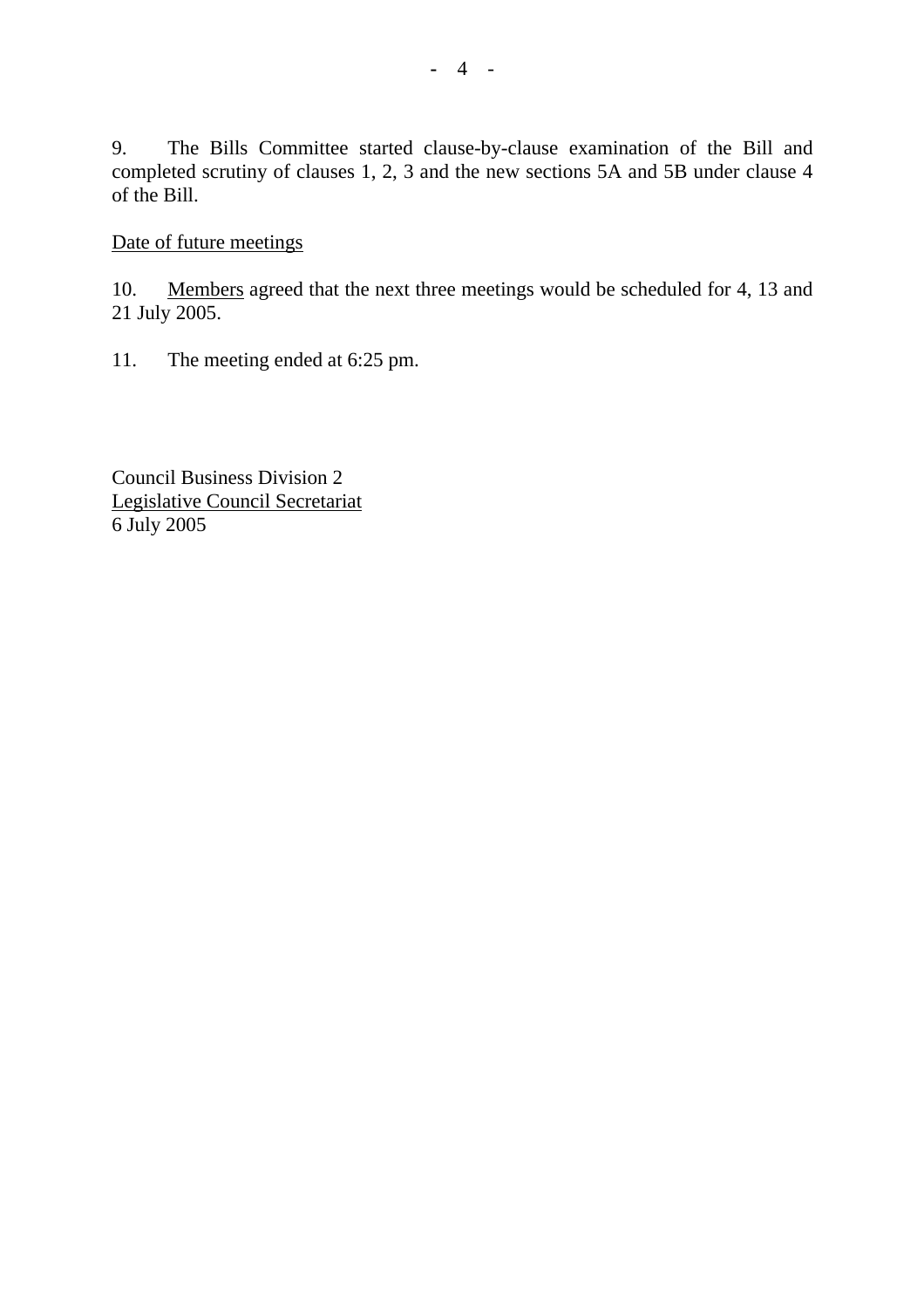#### **Annex**

# **Proceedings of the meeting of the Bills Committee on Marriage (Introduction of Civil Celebrants of Marriages and General Amendments) Bill on Thursday, 21 June 2005 at 4:30 pm in Conference Room B of the Legislative Council Building**

| <b>Time Marker</b> | Speaker(s)                                                | Subject(s)                                                                                                                              | <b>Action</b><br>required                    |
|--------------------|-----------------------------------------------------------|-----------------------------------------------------------------------------------------------------------------------------------------|----------------------------------------------|
| 0001-0538          | Margaret NG<br><b>Andrew CHENG</b><br><b>Albert CHENG</b> | <b>Election of Chairman</b>                                                                                                             |                                              |
| 0539-0820          | Admin                                                     | Policy objectives of and<br>background to the Bill                                                                                      |                                              |
| 0821-1105          | <b>Albert CHENG</b><br>Admin<br>Chairman                  | Proposal to include LegCo<br>Members and Justices of Peace<br>as civil celebrants                                                       |                                              |
| 1106-2353          | Chairman<br>Admin<br><b>Andrew CHENG</b>                  | Adoption of seven years'<br>post-qualification as the<br>eligibility criterion for a<br>solicitor to be appointed as<br>civil celebrant |                                              |
| 2354-2610          | Miriam LAU<br>Chairman<br>Admin                           | Fees to be charged by civil<br>$\blacksquare$<br>celebrants<br>Consultation with the legal<br>$\blacksquare$<br>professional bodies     |                                              |
| 2611-3250          | <b>Audrey EU</b><br>Chairman<br>Admin                     | Appointment of civil<br>celebrants<br>Celebration of marriages by<br>civil celebrants for their<br>own relatives                        | Clerk to invite<br>views from<br>deputations |
| 3251-4228          | <b>Andrew CHENG</b><br>Admin                              | Overseas experience of<br>celebration of marriages by<br>civil celebrants                                                               | Admin to<br>provide further<br>information   |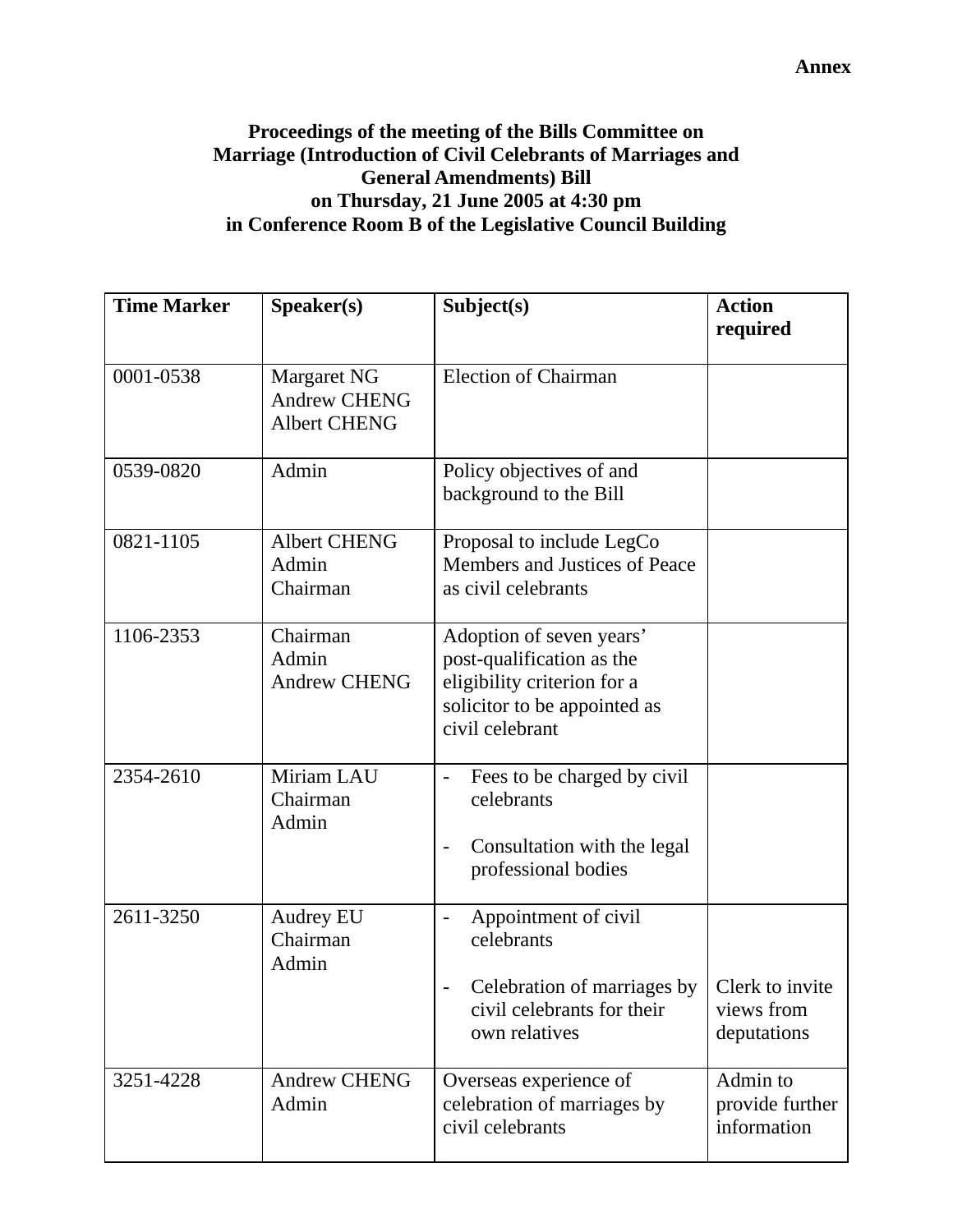| <b>Time Marker</b> | Speaker(s)                                          | Subject(s)                                                                                                                                                                                                                                                      | <b>Action</b><br>required                    |
|--------------------|-----------------------------------------------------|-----------------------------------------------------------------------------------------------------------------------------------------------------------------------------------------------------------------------------------------------------------------|----------------------------------------------|
| 4229-4318          | Chairman<br>Admin                                   | Impact of the proposal on<br>Government's revenue                                                                                                                                                                                                               | Admin to<br>provide further<br>information   |
| 4319-010155        | Miriam LAU<br>Admin<br>Chairman<br><b>Audrey EU</b> | Fees to be charged by civil<br>$\overline{\phantom{0}}$<br>celebrants                                                                                                                                                                                           | Clerk to invite<br>views from<br>deputations |
|                    |                                                     | Procedures to be followed<br>by civil celebrants of<br>marriages                                                                                                                                                                                                | Admin to<br>provide further<br>information   |
|                    |                                                     | Criteria and procedures for<br>non-Hong Kong residents<br>to have their marriages<br>celebrated before civil<br>celebrants in Hong Kong                                                                                                                         | Admin to<br>provide further<br>information   |
|                    |                                                     | Consultation with the<br>relevant professional bodies                                                                                                                                                                                                           | Clerk to invite<br>views from<br>deputations |
| 010156-010233      | Chairman                                            | Date of future meetings<br>Clause-by-clause examination<br>of the Bill                                                                                                                                                                                          |                                              |
| 010234-013515      | Admin<br><b>Andrew CHENG</b><br>Chairman            | Long title of the Bill<br>Modernization of the<br>$\overline{\phantom{0}}$<br>drafting style of certain<br>provisions of the Ordinance<br>Calculation of validity<br>period of appointment<br>where there was a period of<br>suspension under new<br>section 5A | Admin to<br>provide further<br>information   |
| 013516-015106      | Admin<br>Chairman<br>Miriam LAU                     | Criteria for counting the years<br>of post-qualification<br>experience of a solicitor                                                                                                                                                                           |                                              |